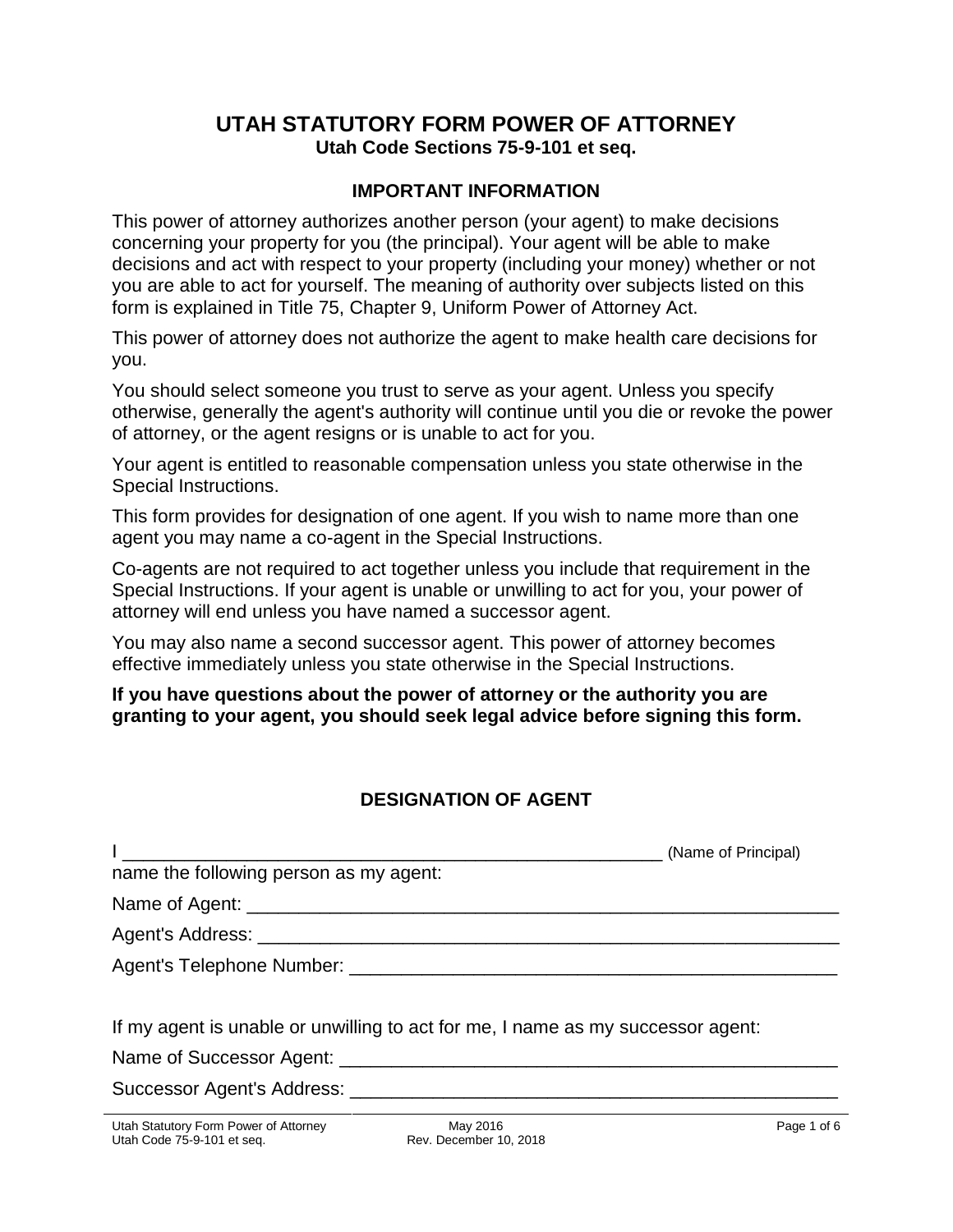Successor Agent's Telephone Number: \_\_\_\_\_\_\_\_\_\_\_\_\_\_\_\_\_\_\_\_\_\_\_\_\_\_\_\_\_\_\_\_\_\_\_\_\_\_

If my successor agent is unable or unwilling to act for me, I name as my second successor agent:

Name of Second Successor Agent:  $\blacksquare$ 

Second Successor Agent's Address: \_\_\_\_\_\_\_\_\_\_\_\_\_\_\_\_\_\_\_\_\_\_\_\_\_\_\_\_\_\_\_\_\_\_\_\_\_\_\_\_

Second Successor Agent's Telephone Number: \_\_\_\_\_\_\_\_\_\_\_\_\_\_\_\_\_\_\_\_\_\_\_\_\_\_\_\_\_\_\_

# **GRANT OF GENERAL AUTHORITY**

I grant my agent and any successor agent general authority to act for me with respect to the following subjects as defined in Title 75, Chapter 9, Uniform Power of Attorney Act:

(INITIAL each subject you want to include in the agent's general authority. If you wish to grant general authority over all of the subjects you may initial "All Preceding Subjects" instead of initialing each subject.)

- [ ] Real Property
- [ ] Tangible Personal Property
- [ ] Stocks and Bonds
- [ ] Commodities and Options
- [ ] Banks and Other Financial Institutions
- [ ] Operation of Entity or Business
- [ ] Insurance and Annuities
- 1 Estates, Trusts, and Other Beneficial Interests
- [ ] Claims and Litigation
- [ ] Personal and Family Maintenance
- [ ] Benefits from Governmental Programs or Civil or Military Service
- [ ] Retirement Plans
- [ ] Taxes
- [ ] All Preceding Subjects

## **GRANT OF SPECIFIC AUTHORITY (OPTIONAL)**

My agent MAY NOT do any of the following specific acts for me UNLESS I have INITIALED the specific authority listed below:

#### **CAUTION:**

Granting any of the following will give your agent the authority to take actions that could significantly reduce your property or change how your property is distributed at your death. INITIAL ONLY the specific authority you WANT to give your agent.

[ ] Create, amend, revoke, or terminate an inter vivos trust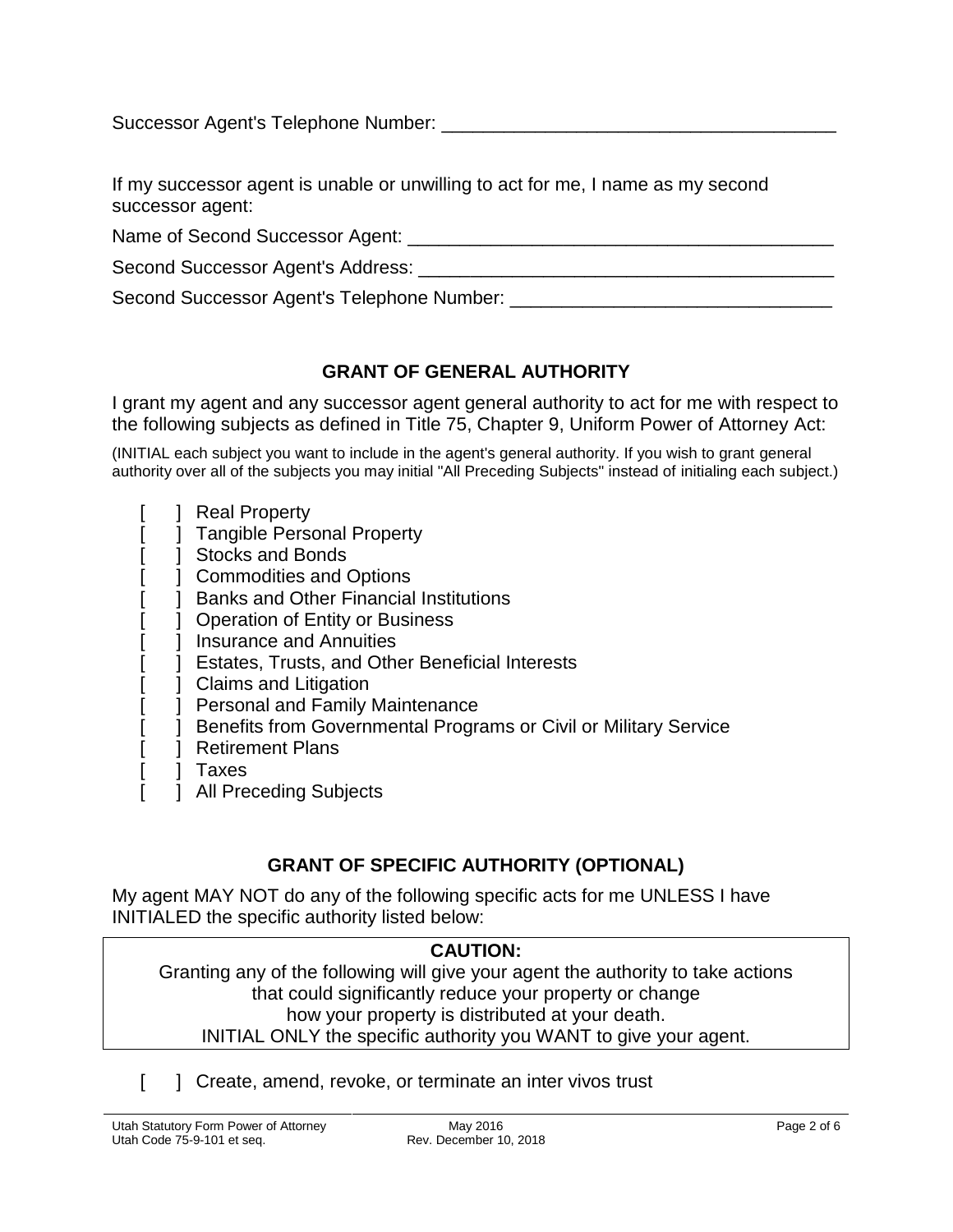- [ ] Make a gift, subject to the limitations of Section 75-9-217, and any special instructions in this power of attorney
- [ ] Create or change rights of survivorship
- [ ] Create or change a beneficiary designation
- [  $\Box$ ] Authorize another person to exercise the authority granted under this power of attorney
- [ ] Waive the principal's right to be a beneficiary of a joint and survivor annuity, including a survivor benefit under a retirement plan
- [ ] Exercise fiduciary powers that the principal has authority to delegate
- [ ] Disclaim or refuse an interest in property, including a power of appointment

#### **LIMITATION ON AGENT'S AUTHORITY**

An agent that is not my ancestor, spouse, or descendant MAY NOT use my property to benefit the agent or a person to whom the agent owes an obligation of support unless I have included that authority in the Special Instructions.

#### **SPECIAL INSTRUCTIONS (OPTIONAL)**

You may give special instructions on the following lines:

#### **EFFECTIVE DATE**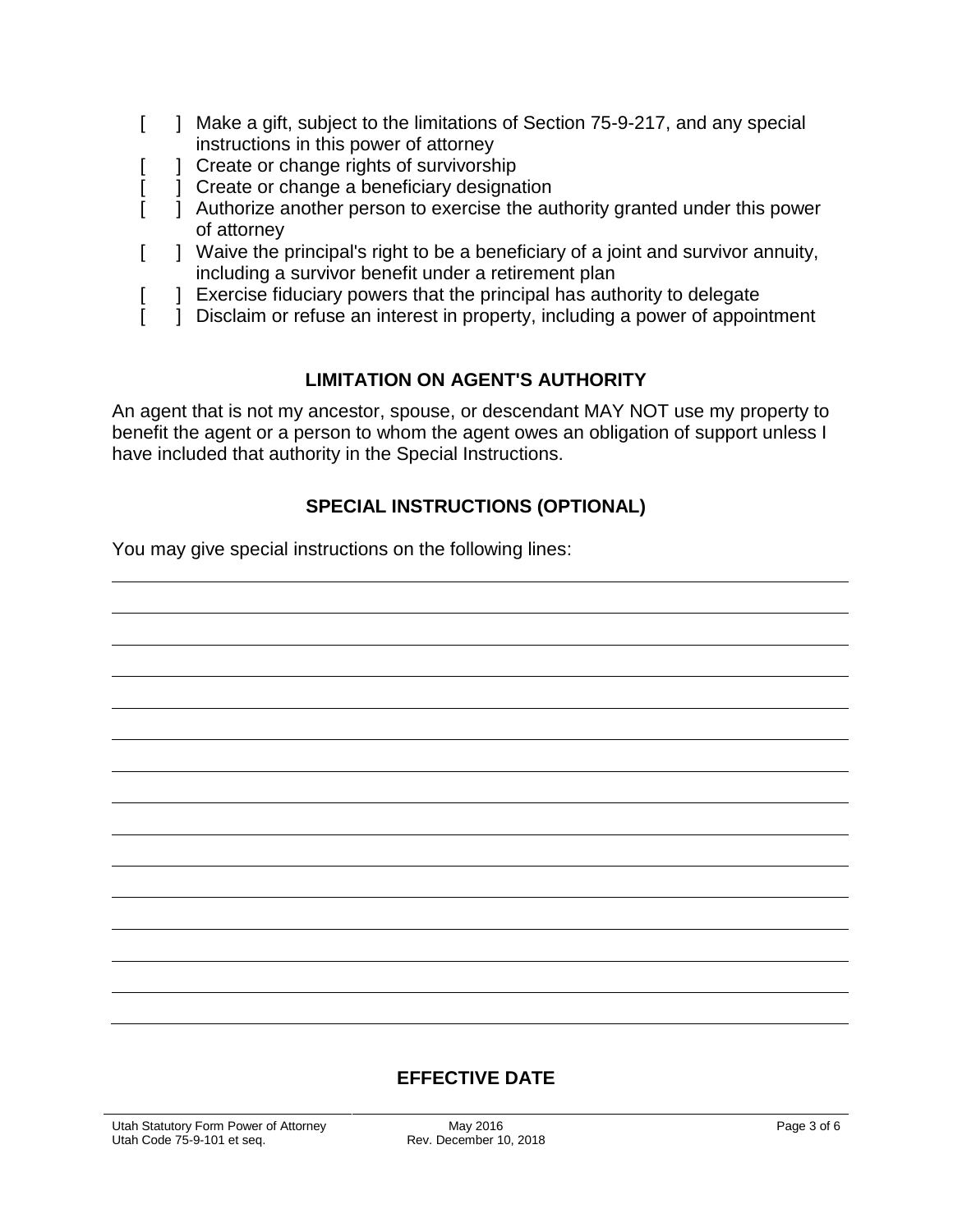This power of attorney is effective immediately unless I have stated otherwise in the Special Instructions.

#### **NOMINATION OF CONSERVATOR OR GUARDIAN (OPTIONAL)**

If it becomes necessary for a court to appoint a conservator of my estate or guardian of my person, I nominate the following person(s) for appointment:

| Name of Nominee for conservator of my estate: __________________________________ |
|----------------------------------------------------------------------------------|
|                                                                                  |
|                                                                                  |
|                                                                                  |
|                                                                                  |
|                                                                                  |
|                                                                                  |

### **RELIANCE ON THIS POWER OF ATTORNEY**

Any person, including my agent, may rely upon the validity of this power of attorney or a copy of it unless that person knows it has terminated or is invalid.

#### **SIGNATURE AND ACKNOWLEDGMENT**

| (name)<br>who is known to me or who presented satisfactory identification, in the form of<br>(form of identification), has, while in my<br><u> 2000 - Jan James James James James James James James James James James James James James James James James J</u><br>presence and while under oath or affirmation, voluntarily signed this document and declared that it is true. |
|---------------------------------------------------------------------------------------------------------------------------------------------------------------------------------------------------------------------------------------------------------------------------------------------------------------------------------------------------------------------------------|
| Sign here $\blacktriangleright$                                                                                                                                                                                                                                                                                                                                                 |
| Date                                                                                                                                                                                                                                                                                                                                                                            |
| <b>Notary Seal</b>                                                                                                                                                                                                                                                                                                                                                              |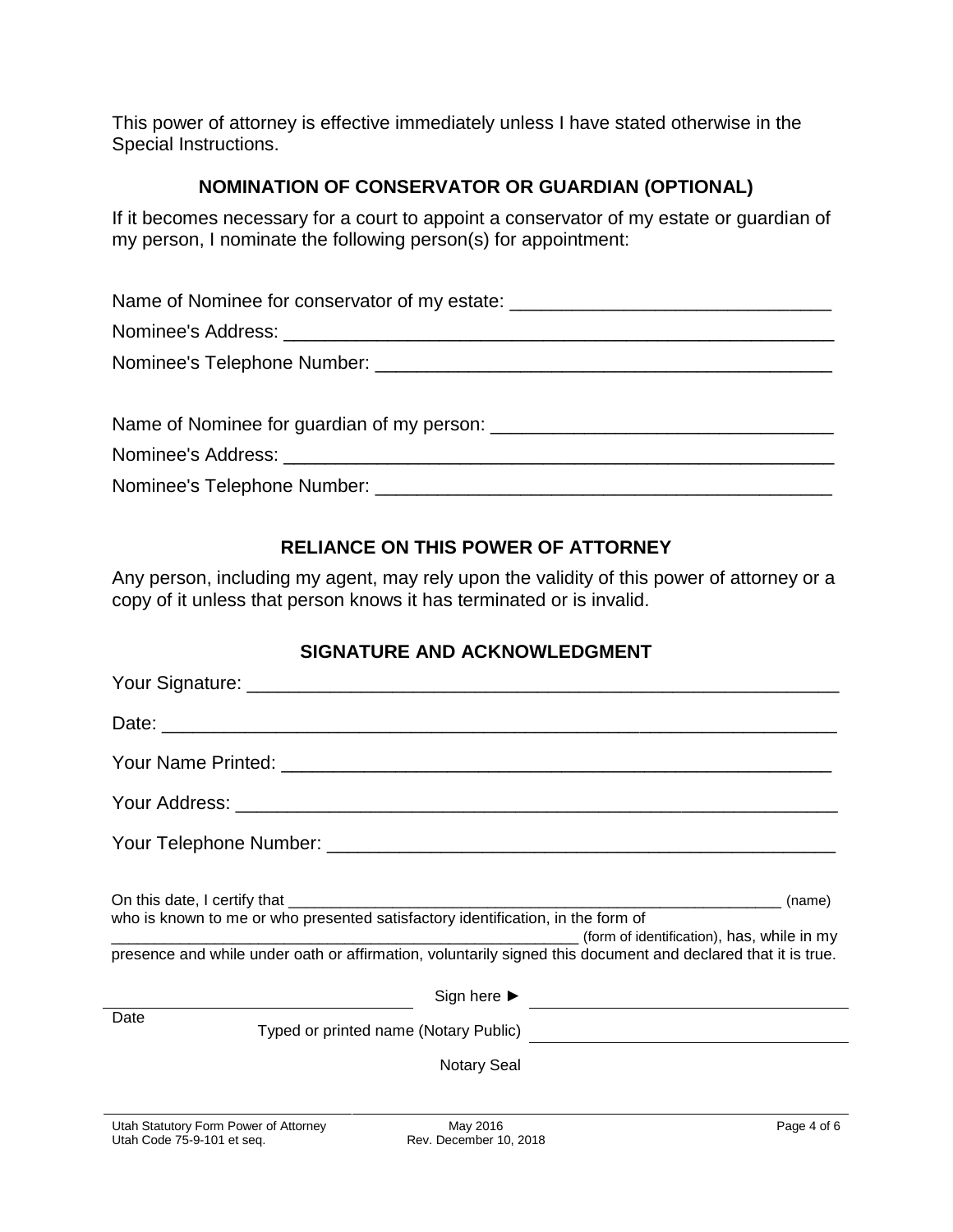[ This document prepared by: \_\_\_\_\_\_\_\_\_\_\_\_\_\_\_\_\_\_\_\_\_\_\_\_\_\_\_\_\_\_\_\_\_\_\_\_\_\_\_\_\_\_\_\_\_ ]

### **IMPORTANT INFORMATION FOR AGENT**

## **AGENT'S DUTIES**

When you accept the authority granted under this power of attorney, a special legal relationship is created between you and the principal. This relationship imposes upon you legal duties that continue until you resign or the power of attorney is terminated or revoked. You shall:

- (1) do what you know the principal reasonably expects you to do with the principal's property or, if you do not know the principal's expectations, act in the principal's best interest;
- (2) act in good faith;
- (3) do nothing beyond the authority granted in this power of attorney; and
- (4) disclose your identity as an agent whenever you act for the principal by writing or printing the name of the principal and signing your own name as "agent" in the following manner: (Principal's Name) by (Your Signature) as Agent

Unless the Special Instructions in this power of attorney state otherwise, you must also:

- (1) act loyally for the principal's benefit;
- (2) avoid conflicts that would impair your ability to act in the principal's best interest;
- (3) act with care, competence, and diligence;
- (4) keep a record of all receipts, disbursements, and transactions made on behalf of the principal;
- (5) cooperate with any person that has authority to make health care decisions for the principal to do what you know the principal reasonably expects or, if you do not know the principal's expectations, to act in the principal's best interest; and
- (6) attempt to preserve the principal's estate plan if you know the plan and preserving the plan is consistent with the principal's best interest.

## **TERMINATION OF AGENT'S AUTHORITY**

You must stop acting on behalf of the principal if you learn of any event that terminates this power of attorney or your authority under this power of attorney. Events that terminate a power of attorney or your authority to act under a power of attorney include:

- (1) death of the principal;
- (2) the principal's revocation of the power of attorney or your authority;
- (3) the occurrence of a termination event stated in the power of attorney;
- (4) the purpose of the power of attorney is fully accomplished; or